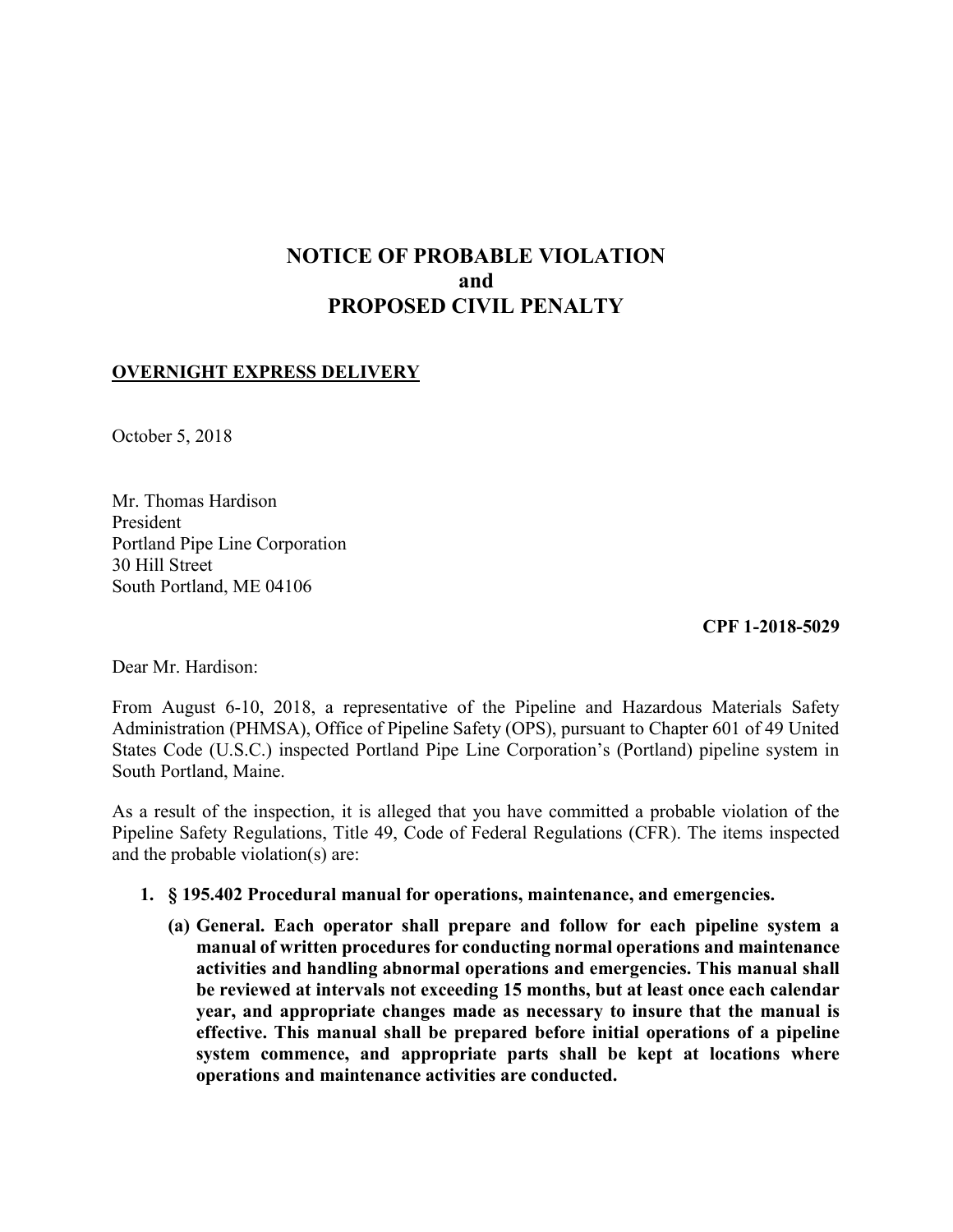Portland failed to follow for each pipeline system a manual of written procedures for conducting normal operations and maintenance activities and handling abnormal operations and emergencies. Specifically, Portland failed to follow its written procedures for performing and documenting its pressure limiting and relief device inspections, per § 195.428(a).

 Portland's Portland-Montreal Pipe Line System Operations & Maintenance Procedures, Section 6.7 - Critical Systems and Equipment, dated 11/10/16 (Procedure) states, "To ensure that relief valves will relieve at the specified set pressure when needed, information must be documented regarding the condition of the relief valve before and after the testing, that is, the "as-found" and "as-left" conditions. Testing documentation is recorded on the Protective Device Testing records and must include the specified set pressure, the as-found set pressure, and the as-left set pressure, along with the identity of the test technician and the date of the test. The acceptable as-found and as-left set pressures have been defined by engineering to ensure continued reliable safe operations, and are defined in this section, CMMS, or on the test record documentation forms. The acceptable as-left set pressures are defined within narrow tolerances to ensure acceptable protection to the MOP. The acceptable as-found set pressures are defined to ensure that relief valves continue to provide reliable, repeatable performance between testing intervals."

 During the inspection, the PHMSA inspector reviewed 24" Main Line Pumping Station Protective Device Testing records, dated 2016 – 2017. The records showed the protective device data did not indicate the required as found and as left conditions for the following number of instances:

- $2016 17$
- $2017 42$

 The PHMSA inspector asked Portland why the data was blank on the applicable records and Portland stated, "The information would be documented in the remarks section of the record form." as found and as left pressures. The Records, however, did not indicate any information for the missing 59 instances regarding the

 Therefore, Portland failed to follow its written procedures for performing inspections of overpressure protection devices, as required by § 195.402(a).

### Proposed Civil Penalty

Under 49 U.S.C. § 60122 and 49 CFR § 190.223, you are subject to a civil penalty not to exceed \$209,002 per violation per day the violation persists, up to a maximum of \$2,090,022 for a related series of violations. For violations occurring prior to November 2, 2015, the maximum penalty may not exceed \$200,000 per violation per day, with a maximum penalty not to exceed \$2,000,000 for a related series of violations. The Compliance Officer has reviewed the circumstances and supporting documentation involved in the above probable violation(s) and has recommended that you be preliminarily assessed a civil penalty of \$30,900 as follows:

| Item number | <b>PENALTY</b> |
|-------------|----------------|
|             | \$30,900       |

### Response to this Notice

Enclosed as part of this Notice is a document entitled Response Options for Pipeline Operators in

120185029\_NOPV PCP\_10052018\_textPage 2 of 3